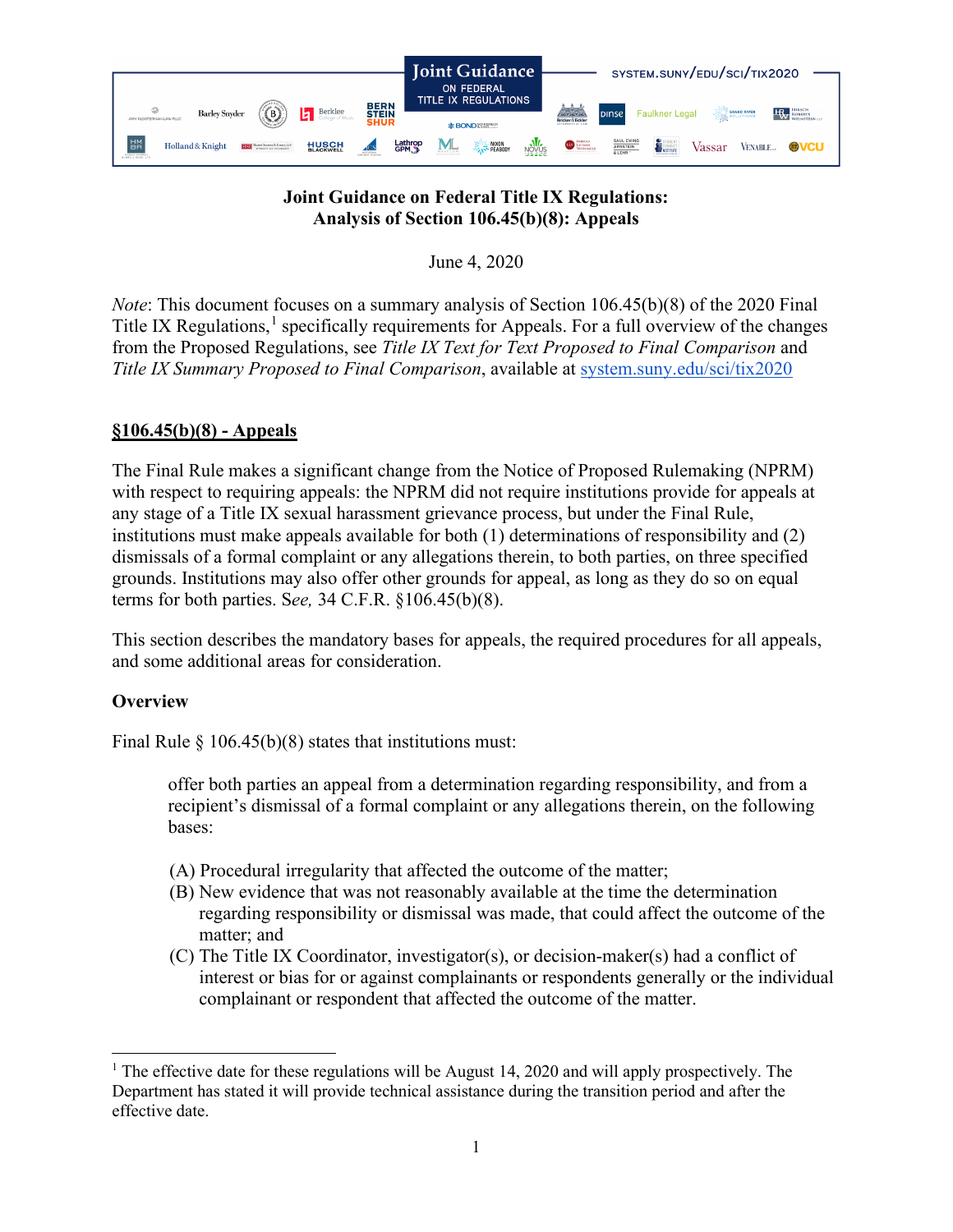Importantly, all three of these mandatory appeal grounds contain a materiality requirement. The procedural irregularity and conflicts of interest or bias grounds for appeal both require that the issue being appealed actually affected the outcome. Newly discovered evidence, on the other hand, must be evidence that could have affected the outcome.

In other words, if the newly discovered evidence was immaterial to the outcome, it would not require an appeal to be granted, nor would immaterial procedural errors or bias.

Along with appealing the [determination regarding responsibility,](https://system.suny.edu/media/suny/content-assets/documents/sci/tix2020/Determinations-Regarding-Responsibility.pdf) any party may appeal both mandatory and discretionary dismissals on these same grounds of material procedural irregularity, bias, or new evidence.

At first blush, complainants would seem to have the clearest interest in appealing a dismissal. E.g., 85 Fed. Reg. 30026, 30053 (May 19, 2020) ("if a recipient dismisses a formal complaint or any allegations in the formal complaint, the complainant should know why any of the complainant's allegations were dismissed and should also be able to challenge such a dismissal by appealing on certain grounds.")

But the preamble also provides an interesting example of a potential respondent's appeal where they believe the institution erred in making a jurisdictional determination. For example, the respondent might appeal a determination that the alleged conduct did not constitute sexual harassment as defined in § 106.30. Underlying such an appeal would be the respondent's ability to have the procedural rights and protections mandated under § 106.45 for Title IX proceedings, rather than potentially less comprehensive protections defined in an institution's process for a non-Title IX code of conduct violation. *See* 85 Fed. Reg. at 30288 fn 1129.

Institutions may offer grounds for appeal beyond the three mandatory bases, as long as they are offered equally to both parties. 34 C.F.R. § 106.45(b)(8)(ii). For example, the institution may determine whether the parties may appeal based on the severity or proportionality of the sanction. 85 Fed. Reg. at 30396. If an institution permits either party to appeal the sanction imposed, it must permit both parties to do so.

## **What is a procedural irregularity?**

The phrase "procedural irregularity" is not defined in the Final Rule or preamble, but generally can be considered a failure to follow an institution's own procedures. The preamble suggests that procedural irregularity could include failure to objectively evaluate all relevant evidence, including inculpatory and exculpatory evidence, during the investigative process. 85 Fed. Reg. at 30249. Likewise, parties may appeal any erroneous relevance determination if it affected the outcome. *Id.* at 30343. Under the plain language of the Final Rule, however, a procedural irregularity will only be grounds for granting an appeal if it was material to the outcome of the determination regarding responsibility.

## **What is newly discovered evidence?**

The Final Rule and preamble suggest a two-step process for evaluating if newly discovered evidence warrants the granting of an appeal.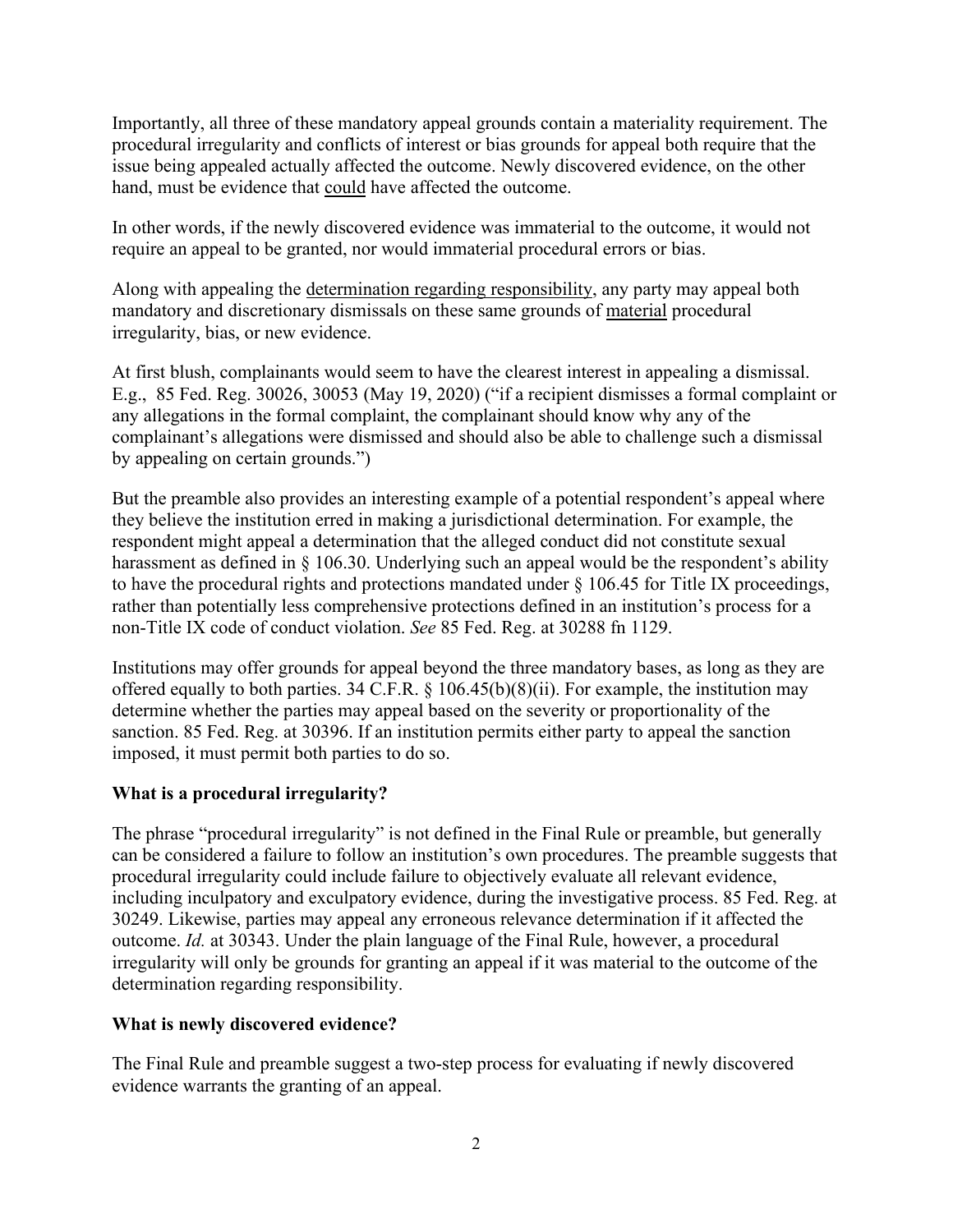The first question is whether the evidence proffered by an appealing party is indeed new. The Department cautions that if an institution allows parties to provide additional evidence after reviewing the evidence gathered during the investigation or the investigative report prior to a determination of responsibility, any such evidence (particularly evidence that is summarized in the investigative report) will not qualify as new evidence that was not reasonably available at the time the determination regarding responsibility was made. *See* 85 Fed. Reg. at 30307.

Second, if the evidence was not provided at any time prior to the determination of responsibility, the key question on appeal will be to evaluate whether the new evidence could have affected the outcome.

## **What is a conflict of interest and what is bias?**

It will be up to institutions to determine on a case-by-case basis what type of conflict of interest and bias would disqualify someone sufficiently such that an appeal should be granted on that basis. The Department has not provided much in the way of proscriptions in this area, so training will be key. For further analysis of the Final Rules' requirements regarding conflict of interest and bias, please see the Joint Guidance memo entitled *Section 106.45: Conflict of Interest or Bias*.

However, it is clear that a pre-existing assumption based on a sex stereotype would be sufficient to grant a party's appeal *if it* is shown to have affected the outcome.

## **What must all appeals include?**

All appeal procedures must be implemented equally for all parties. The specific procedural requirements for appeals in the Final Rules remain largely unchanged from the NPRM and apply to all grounds for appeal provided by the institution:

- When one party appeals, the other party must be notified in writing.
- The appeal decision-maker(s) must be different from anyone who made the determination regarding responsibility or dismissal and must not be either the investigator or the Title IX Coordinator.
- The decision-maker(s) must be free from conflict of interest and bias, receive appropriate training (including anti-bias training), and otherwise comply with the requirements set forth in Final Rule  $\S$  106.45(b)(3)(iii).
- Both parties must be given a reasonable, equal opportunity to submit a written statement in support of, or challenging, the responsibility determination or dismissal.
- The outcome of the appeal must be in writing, and must include the rationale. The written decision must be provided simultaneously to both parties.

Any further specific contents of appeal procedures are up to individual institutions to determine.

## **What about supportive measures?**

Supportive measures, such as mutual no-contact orders or academic course adjustments for either or both parties may continue in place throughout an appeal process.